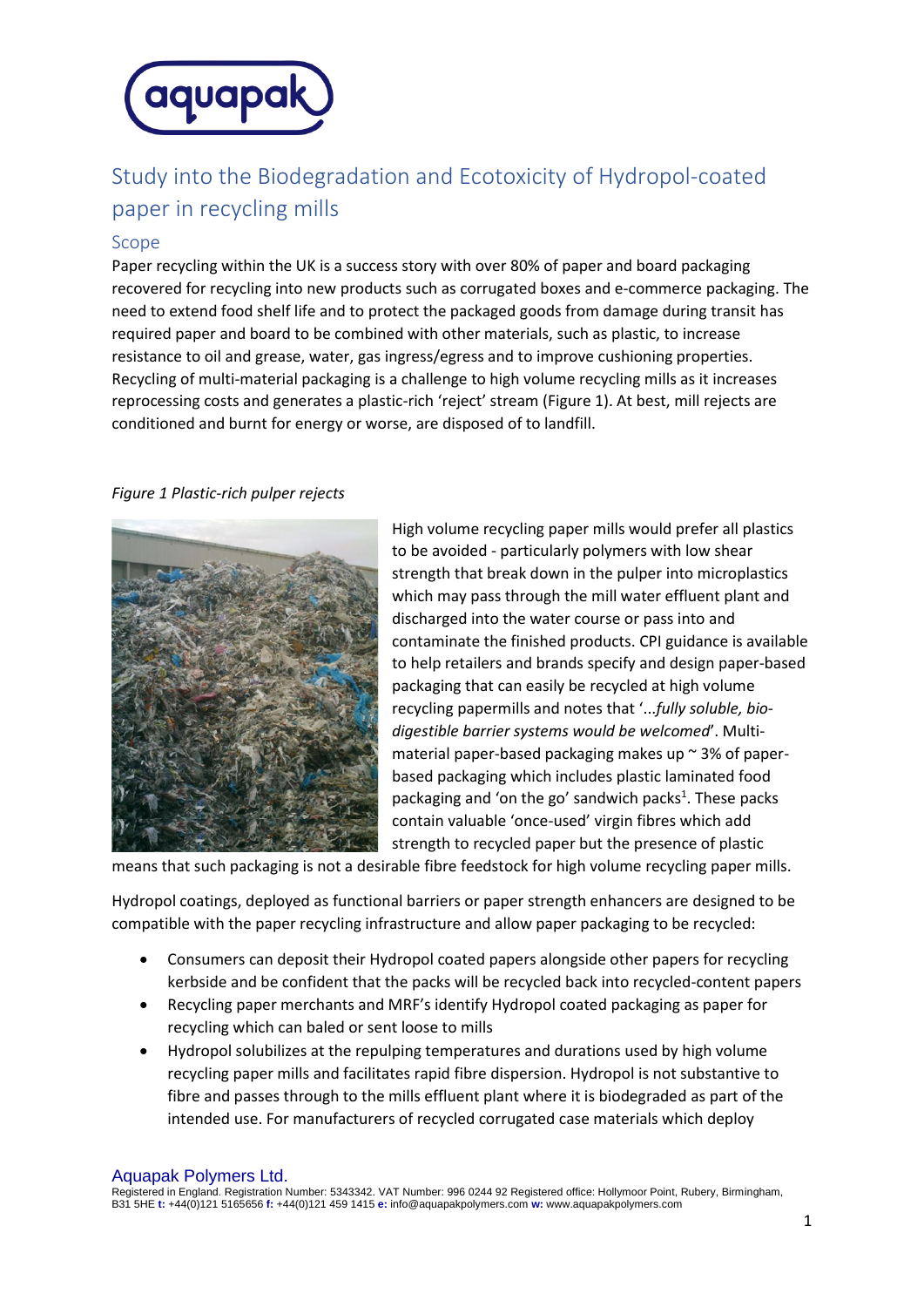

anaerobic digestion to treat their waste waters, there is the potential that Hydropol could be mineralized to biogas which is cleaned and the methane burnt in the mills combined heat and power plant to generate heat and electricity for the paper making process. Methane generated by the on-site AD plant offsets the purchase of natural gas from the grid.

This document examines primary and secondary information sources to assess the fate of Hydropol (polyvinyl alcohol-PVOH) used as a paper barrier coating following its dissolution during the repulping process and release for biological treatment. Secondary research examined available scientific and trade literature from suppliers of PVOH in detergent applications as well as sizing agents used in the textile industry. Primary research input includes Aquapak commissioned testing which was carried out by AquaEnviro, a specialist waste water treatment test house and consultancy<sup>2</sup>.

This document provides insights into the fate of Hydropol following the paper repulping process. Additionally, the document is intended to stimulate interest from the paper and packaging sector who want to deploy repulpable and biodegradable barrier coatings to improve the circularity of their paper packaging products.

## Summary of findings

In summary:

- 1. Effluent treatability studies reported in the literature confirm high rates of PVOH biodegradation within acclimatized activated sludge biological treatment processes which are operated at 15°C and above. Standardised aerobic and anaerobic biodegradability tests which were carried out by Aqua Enviro demonstrated high rates of Hydropol removal within acclimatized and non-acclimatized aerated activated sludge (94.6% and 99.3% respectively). Anaerobic digestion of Hydropol was noted to be slower with 34.3% removal in Biomethane Potential tests
- 2. Absence of acute and chronic toxicity effects. Acute toxicity data and its extrapolation to evaluate chronic effects indicate low ecotoxicity. PVOH is inherently biodegradable and does not persist in the environment. Carbonaceous and nitrification inhibition tests carried out by AquaEnviro confirmed that Hydropol did not inhibit bacterial respiration rate (ie no acute toxicity)
- 3. The potential contribution from soluble Hydropol coatings to effluent organic strength (as measured by Chemical Oxygen Demand - COD) is considered. Estimates suggest that low percent increases in COD (~1.5%) would be observed when using Hydropol coated paper packaging at 1% of fibre furnish
- 4. Potential to reduce plastic-rich pulper rejects and increase fibre yield from the Mixed Paper grade. Most paper plastic packaging laminates will enter the mill from comingled household collected paper which is sorted into a 'Mixed Paper' grade. In the scenario considered in this document, if Hydropol coated paper makes up 1% of the mills total fibre furnish, this could amount to 5% of the comingled collected paper with a subsequent 5% reduction in waste pulper rejects.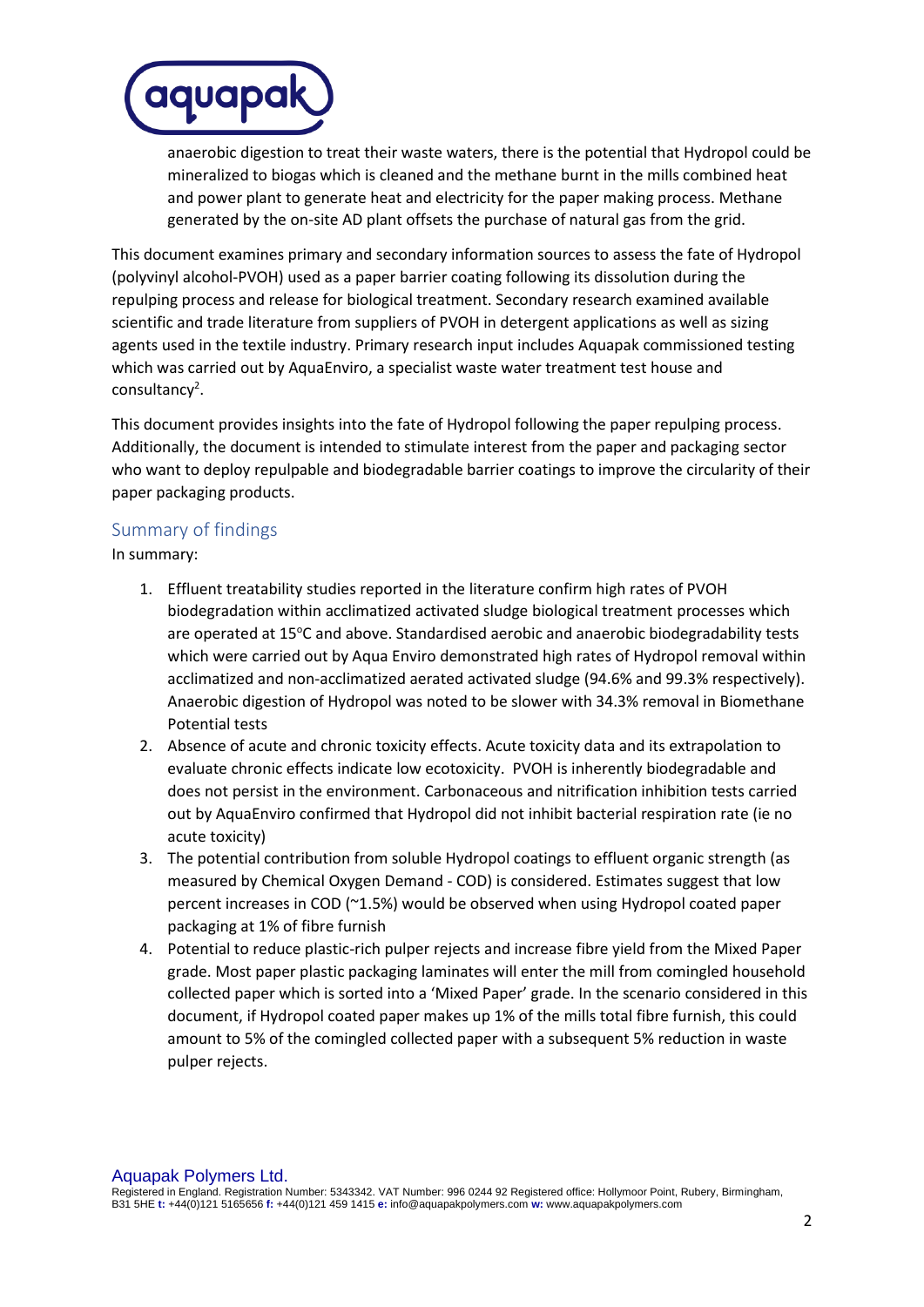

## Background to the study

Hydropol solubilizes at the repulping temperatures and durations used by high volume recycling paper mills and facilitates rapid fibre dispersion. The dissolved Hydropol is discharged for effluent treatment as part of its intended use, where it is mineralized (biodegraded) together with other biodegradable organics which are generated during the paper recycling process.

A highly polluted effluent is generated during the recycling of paper which is treated by a dedicated on-site effluent treatment facility before safe discharge.

Using soluble and repulpable barrier coatings, such as Hydropol for paper packaging improves fibre yield and reduces plastic rejects. However, three important questions remain:

- 1. Once dissolved, is Hydropol biodegraded within the biological treatments used by recycling papermills?
- 2. Are there any acute and chronic environmental impacts from the usage of Hydropol?
- 3. Will the use of a repulpable biodegradable Hydropol coating change the recycling mill effluent characteristics, overload the effluent treatment plant or increase treatment costs making their use difficult to justify technically and economically?

## Effluent treatability of Hydropol

Schonberger et al (1997)<sup>3</sup> compiled extensive laboratory test data, including continuous laboratory effluent treatment plant tests and Zahn Wellens/EMPA tests which confirms the inherent aerobic biodegradation of PVOH within activated sludge treatment plants. Of the 15 tests described, the extent of biodegradation was noted as follows:

- 7 tests (90% biodegradation or higher)
- 5 tests (80% biodegradation or higher)
- 2 tests (60-75% biodegradation)
- 1 test (29% biodegradation).

It was noted that an activated sludge which is acclimatized to PVOH together with effluent temperatures in excess of 15°C were required if high rates of biodegradation were to be achieved. AquaEnviro tests determined the inherent aerobic biodegradability of Hydropol to acclimatized and non-acclimatized aerated activated sludge. Bio Methane Potential tests were also carried out to estimate the amount of methane that can be produced from anaerobically digesting PVOH at mesophilic temperatures. Activated sludge and anaerobic UASB granules were both supplied by a UK-based high-volume recycling mill which manufactures corrugated case medium.

Within the Zahn Wellens testing, Hydropol was almost completely removed by the non-acclimatized activated sludge with 99.3% COD reduction respectively. No additional removal of Hydropol was observed through pre-acclimatisation of the biomass prior to testing. In the case of the nonacclimatised sludge, the Hydropol concentration (measured as COD) was reduced from 897mg/l to 17mg/l over the test period (Figure 2).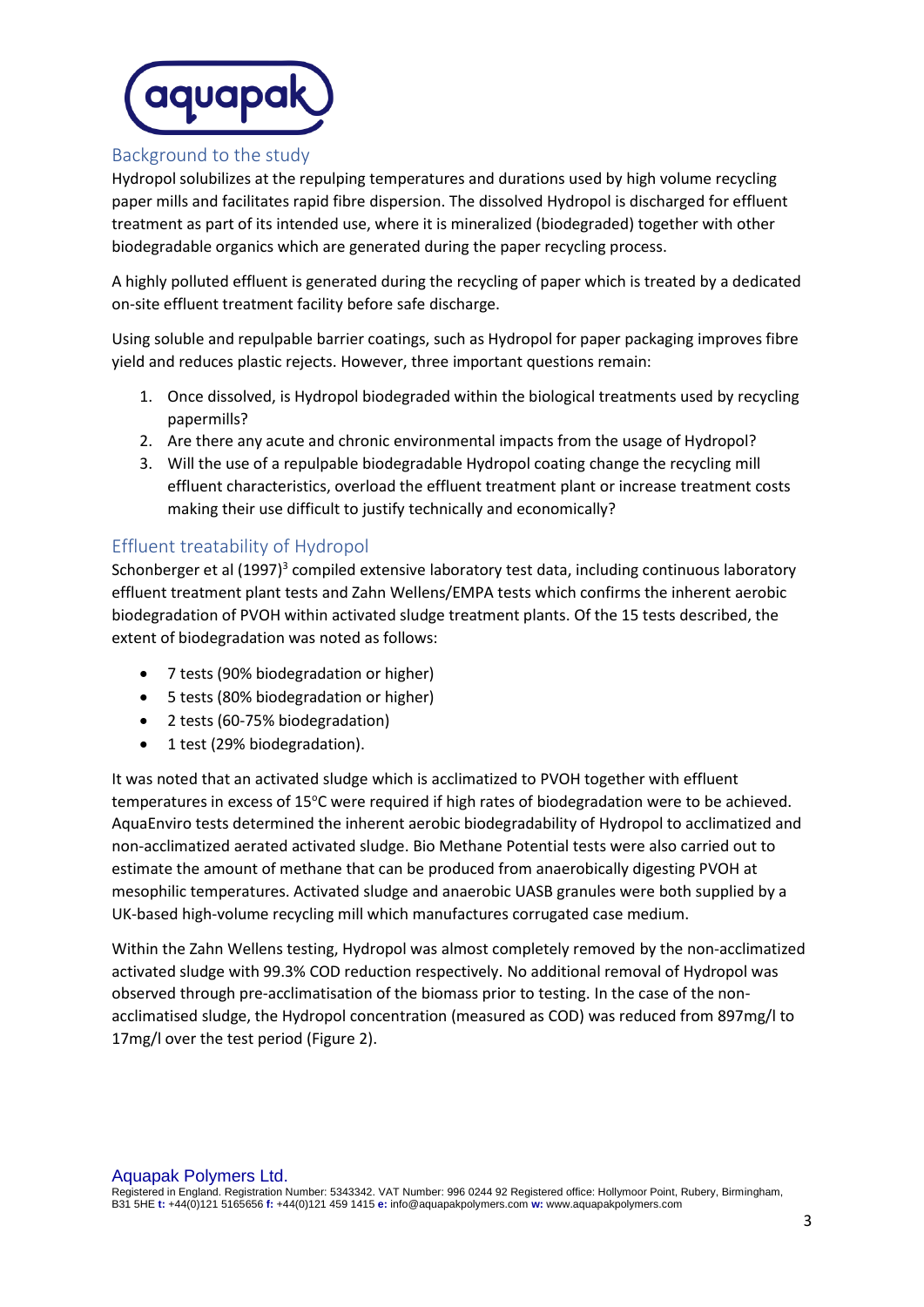

### *Figure 2 Percentage soluble COD removal curve for aerobic non-acclimatised mixed liquor test*

Hydropol was noted to be slowly biodegradable under anaerobic conditions with 34.3% removal in the BMP test (Table 1; Figure 3).





### *Figure 3 Methane evolution profile for PVOH and non-acclimatised digestate*

Pilot testing would be required to determine whether this biodegradability would be replicated under the process conditions of a full-scale mill and whether Hydropol could be treated without any impacts on the process.

Aquapak Polymers Ltd.

Registered in England. Registration Number: 5343342. VAT Number: 996 0244 92 Registered office: Hollymoor Point, Rubery, Birmingham, B31 5HE **t:** +44(0)121 5165656 **f:** +44(0)121 459 1415 **e:** info@aquapakpolymers.com **w:** www.aquapakpolymers.com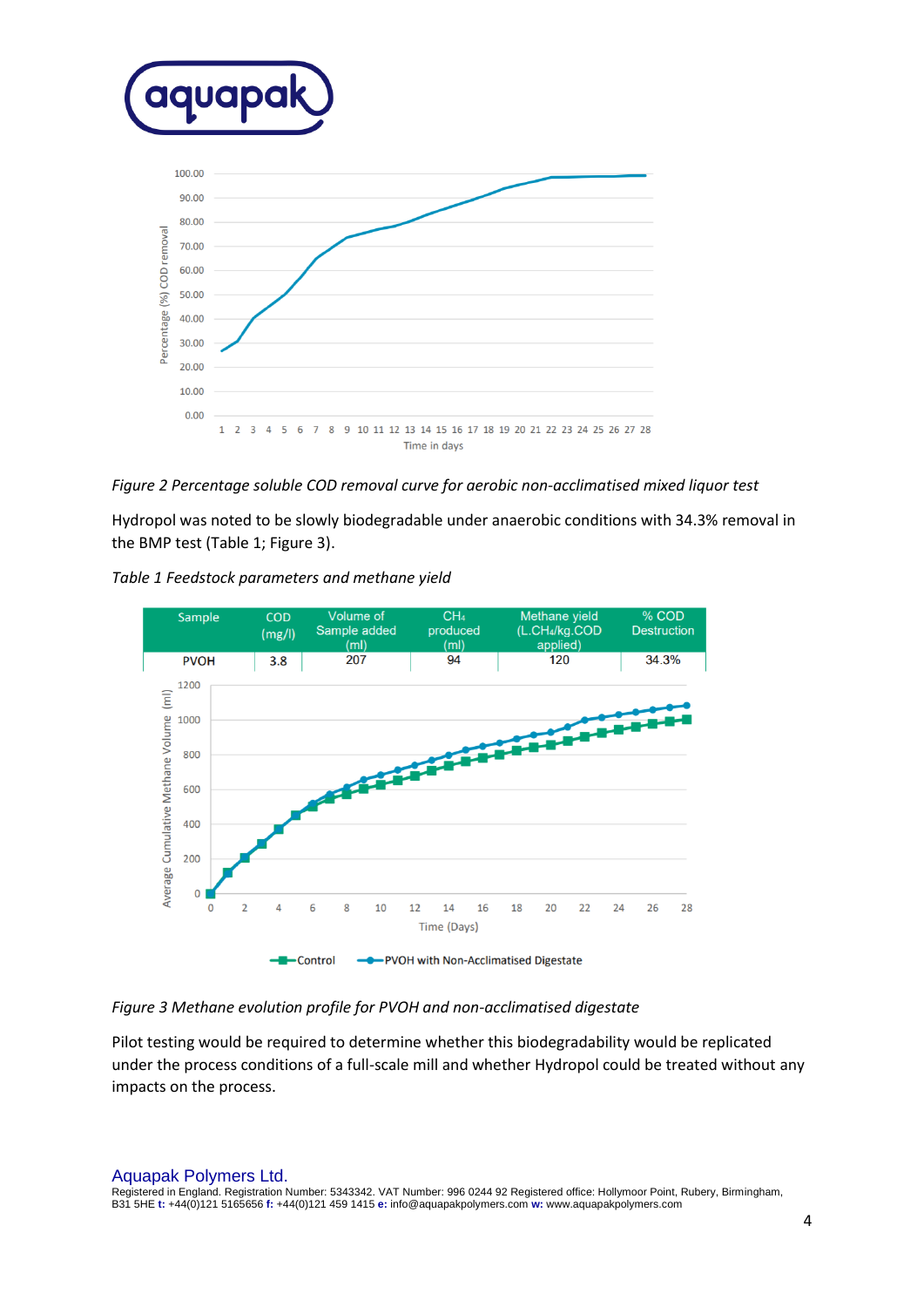

## Assessment of acute and chronic effects

P&G first introduced its Tide Pod range of laundry detergent pods, with a soluble PVOH coating in 2012<sup>4</sup>. Since then, soluble PVOH coatings have been widely adopted by many companies for the delivery of 'unit-dose' chemicals for domestic and commercial dishwashers and washing machines.

Soluble coatings are discharged into the environment as part of the intended use and as such their environmental impacts need to be quantified. Henkel carried out an in-depth environmental safety assessment of PVOH associated with its liquid laundry detergent<sup>5</sup>. An extensive set of aquatic toxicological and biodegradation information was collated to develop scenarios on detergent use and to assess the risk associated with the raw material use in the respective scenarios. Dual tests which examined Total Organic Carbon and mineralization to  $CO<sub>2</sub>$  qualified PVOH as inherently biodegradable and that a significant proportion would be removed from sewage during biological treatment. The REACH regulations classify persistent substances as those that display a half-life of 60 days or more in aquatic environments<sup>6</sup>. Since PVOH is inherently biodegradable it was concluded that PVOH is not persistent and does not accumulate in aquatic environments. Acute toxicity data against algae and *Daphnia magna* revealed low toxicity. When extrapolated, it was concluded that chronic effects would not be expected for a range of end-use scenarios. Henkel concluded for all scenarios addressed, that the use of PVOH with its liquid laundry detergent was safe.

AquaEnviro investigated the inhibition of respiration of carbonaceous and nitrifying activated sludge bacteria when exposed to wastewater generated from paper hand sheets made from Hydropol coated paper<sup>7</sup>. Test data showed an absence of inhibition to bacterial respiration. These results are consistent with those obtained by Henkel.

## Estimate of Hydropol loadings on paper mill wastewaters-scenario development

Aquapak estimates show that a stand-up pouch measuring 26x23cm (front and back) and base measuring 23x9cm (total area 1,404 cm<sup>2</sup>) and made from 40gsm paper with a 15 $\mu$ m Hydropol barrier coating weighs 64.54g of which 8.42g is Hydropol. In this scenario, a mill takes in 300,000 tpa of paper for recycling and discharges 5m<sup>3</sup> water per tonne of product. If 1% of the mill's furnish is Hydropol coated paper (ie 3,000 tonnes per annum) then the concentration of PVOH within the effluent is estimated to be ~301mg/l with a COD of 400mg/l. Post primary treated effluents from recycled packaging mills have COD values anywhere upto 25,000mg/l<sup>8</sup>. The Hydropol coating would account for just over 1.5% of the total loading to the AD plant where indicative data suggest that around a third would be converted to valuable biogas and the remainder biodegraded by the activated sludge plant.

## Pulper rejects reduction

Most paper plastic packaging laminates enter the mill from comingled collections from households which is sorted into a 'Mixed Paper' grade. Mixed Paper can make up ~ 20% of the fibre furnish of a recycling mill. In the scenario considered in this document, Mixed Paper could amount to 60,000 tpa for a mill reprocessing 300,000 tpa of paper for recycling. Should Hydropol coated papers make up 1% of the mills fibre furnish (3,000 tpa), then there is potential to reduce the mill's rejects by 5% (3,000/60,000\*100 = 5%). This reduces environmental impacts, disposal costs and also decreases the quantity of valuable fibre which is entrained in pulper rejects and lost from the process.

Aquapak Polymers Ltd. Registered in England. Registration Number: 5343342. VAT Number: 996 0244 92 Registered office: Hollymoor Point, Rubery, Birmingham, B31 5HE **t:** +44(0)121 5165656 **f:** +44(0)121 459 1415 **e:** info@aquapakpolymers.com **w:** www.aquapakpolymers.com